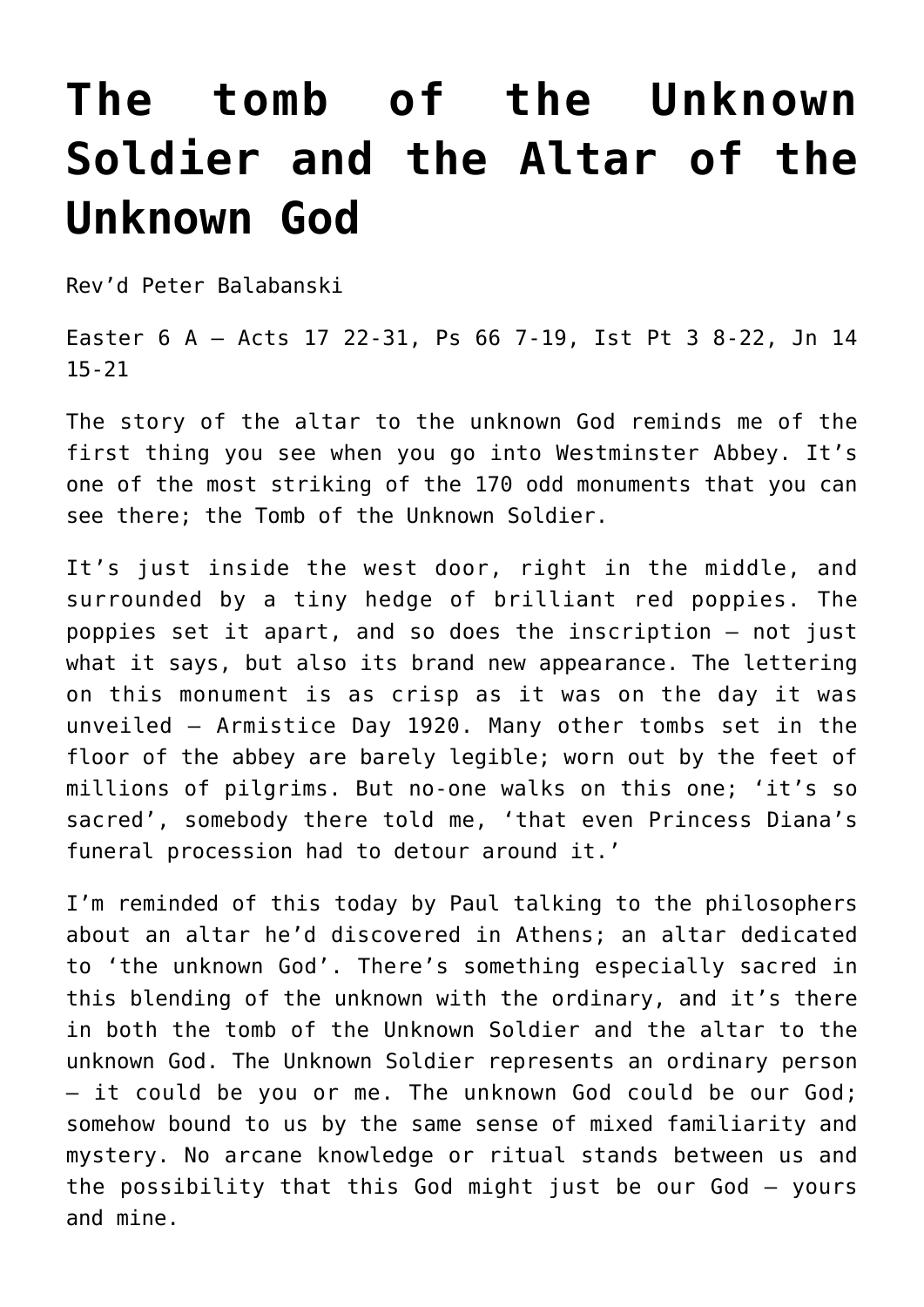The Unknown Soldier and the unknown God could be nothing to us, yet somehow they represent what is common to all of us. Somehow they are present to us, and apparently they are to everyone else too. In today's gospel, Jesus touches on this commonality between us. He's just told his friends that he's going away. But two things will protect us from losing our connection with him; first, keeping his commandments – particularly the new commandment he had just given to love each other as he loves us – and second, the gift of the Holy Spirit. These two things will work together to see us embody and honour Jesus who will soon be invisible to us.

Our two monuments to Jesus are our love and our unity; they are sacred. The altar to the unknown God, and the tomb of the Unknown Soldier – express these sacred gifts in a similar way. They each speak of those who've been like Jesus for us; blessing and defending us even before we knew of them. They also say there's something sacred about each of us; they assert our commonality through the mystery of our connection to a God and a person who are both unknown to us.

Undeserved grace is the name of this connection; the soldier, the unknown God, Jesus – they've taken us on trust; they've given us the benediction of their trust, and by doing that, they've somehow declared us to be their family, and they've called us to be that family for each other. Grace believes in us; grace takes us on trust.

Christians proclaim this grace to be perfectly expressed in Jesus. His acceptance and support were available to us before we'd ever been, and he still offers us free acceptance no matter how  $-$  or how often  $-$  we let his trust down. When someone trusts you to be a better person than you think you really are, it's lovely! When you know there's someone who always thinks the best of you, it makes you do just that little bit better. You want to vindicate their trust; make them glad they trusted you. Grace is something we experience as healing. It's much more than physical healing. Something